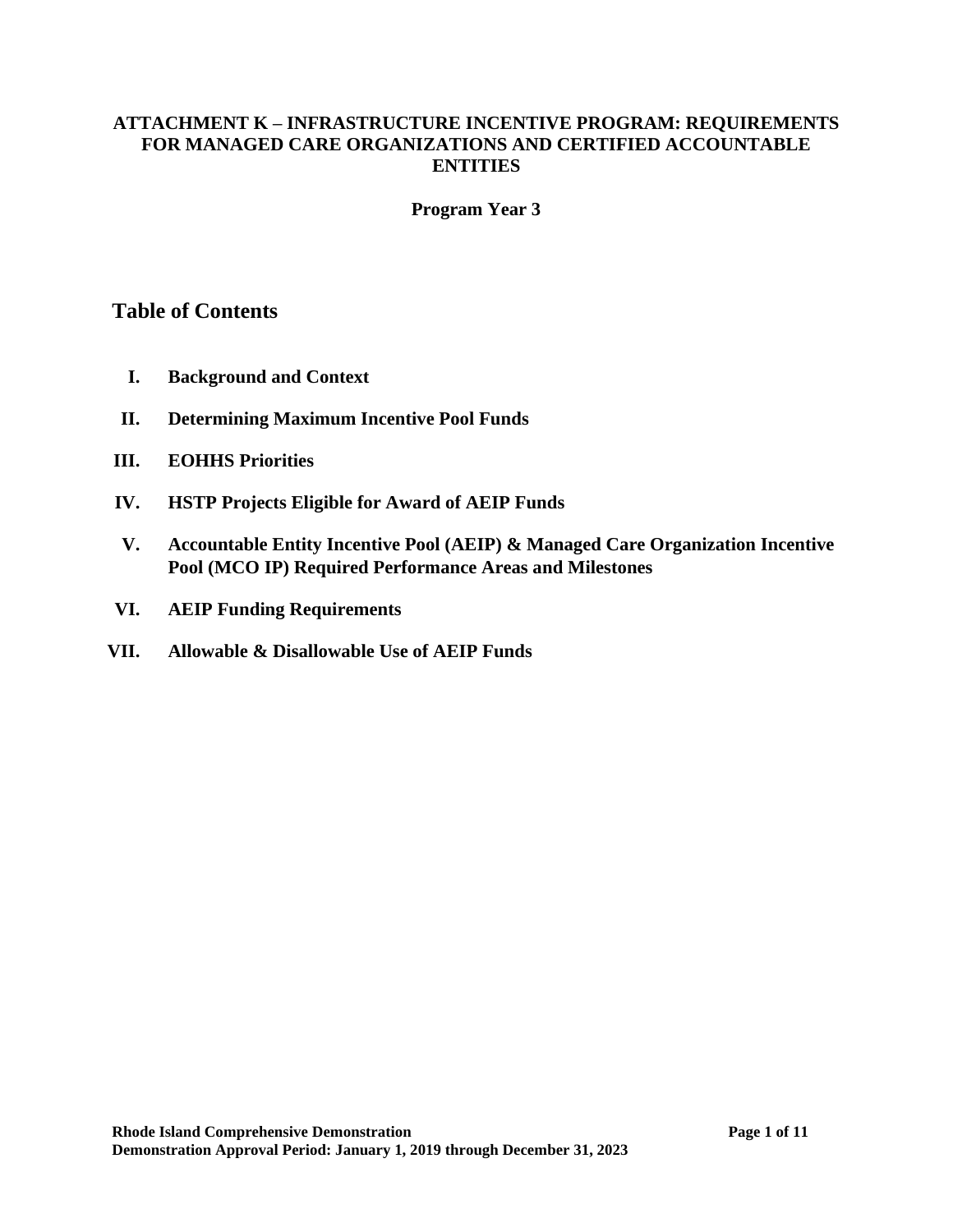# **EOHHS INCENTIVE PROGRAM REQUIREMENTS**

# **I. BACKGROUND AND CONTEXT**

**In October 2016, the Centers for Medicare & Medicaid Services (CMS) approved the request made by the Rhode Island (RI) Executive Office of Health and Human Services (EOHHS) to amend the Rhode Island Comprehensive 1115 Waiver Demonstration** to create a pool of funds focused on the design, development and implementation of the infrastructure needed to support Accountable Entities. This funding is based on the establishment of an innovative **Health Workforce Partnership** with RI's three public institutions of higher education (IHE): University of Rhode Island (URI), Rhode Island College (RIC), and the Community College of Rhode Island (CCRI), as illustrated below.



Most of the financing from this waiver amendment will be provided to AEs as incentive-based infrastructure funding via the state's managed care contracts. Other CMS supported components include:

• Investments in partnerships with Institutions of Higher Education (IHEs) for statewide health workforce development and technical assistance to AEs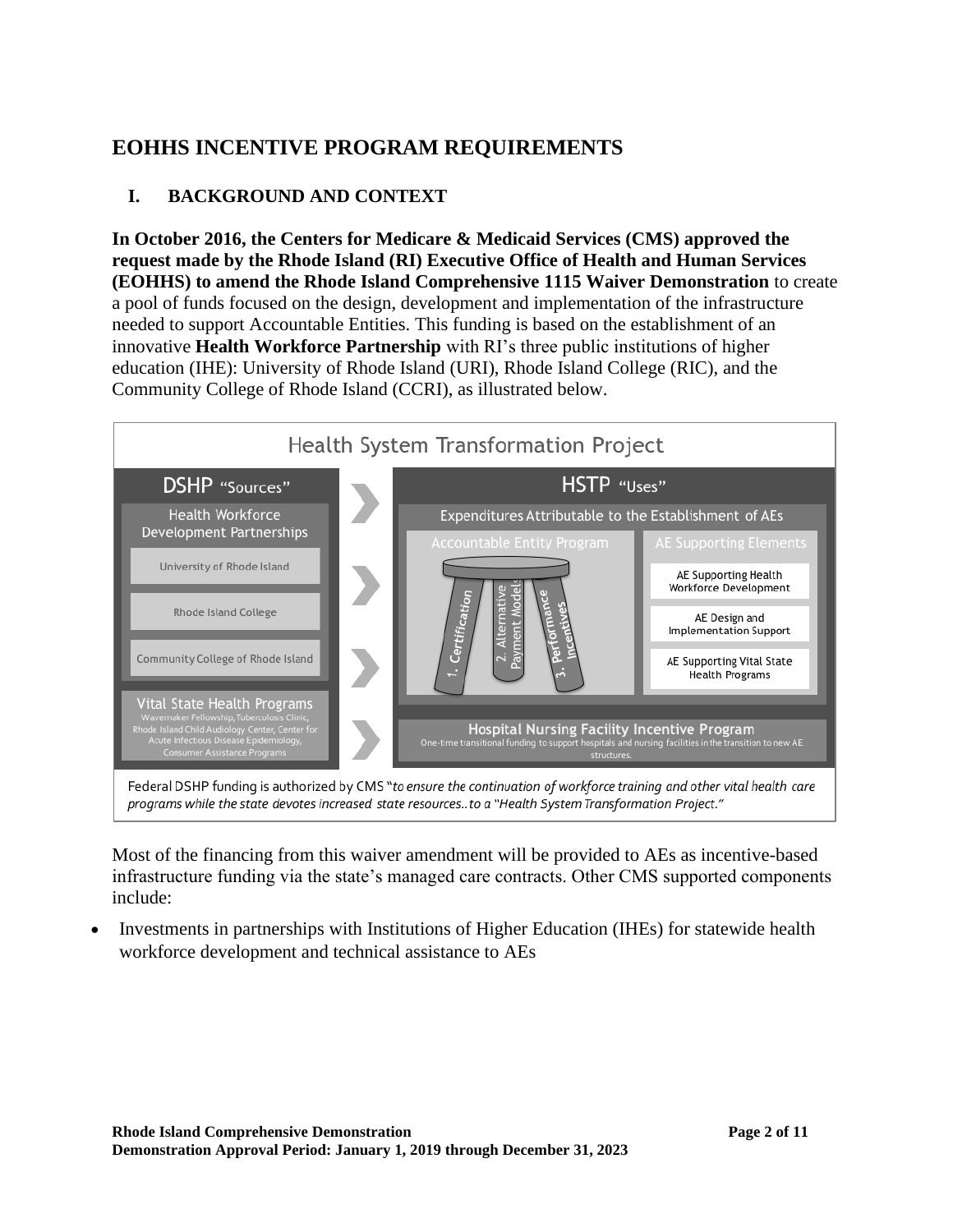- One-time funding to support hospitals and nursing facilities with the transition to new AE structures<sup>1</sup>
- Project management support to ensure effective and timely design, development and implementation of this program
- Project demonstration pilots and project evaluation funding to support continuous program learning, advancement and refinement
- Other supporting programs, including Consumer Assistance, Wavemaker Fellowship, TB Clinic, RI Child Audiology Center, and Center for Acute Infectious Disease Epidemiology

## **II. DETERMINING MAXIMUM INCENTIVE POOL FUNDS**

### **1. MCO Specific Incentive Pools (MCOIP)**

For Program Year 3, the MCO-Specific Incentive Pool amount shall be derived from multiplying a per member per month (PMPM) multiplier times the number of Medicaid attributed lives, in accordance with the following formula.

| <b>Program Year 3: MCO-Specific Incentive Pool (MCOIP) Calculation</b> |                                                 |                 |  |
|------------------------------------------------------------------------|-------------------------------------------------|-----------------|--|
| <b>PMPM Multiplier</b>                                                 | x Attributed Lives                              | x 12            |  |
| \$1.60                                                                 | At the start of each Program Year in accordance | Translate from  |  |
|                                                                        | with EOHHS defined requirements                 | Member Month to |  |
|                                                                        |                                                 | annual          |  |

### **2. Accountable Entity Incentive Pools (AEIP)**

AEs certified through the 2020 (Program Year 3, 7/1/20-6/30/2021), have evidence of completion of the Office of the Health Insurance Commissioner (OHIC) pre-certification process, and in a qualified Alternative Payment Methodology (APM) contract consistent with EOHHS requirements, are eligible to participate in the Medicaid AE Incentive Program<sup>2</sup>. In PY 3, EOHHS shall establish an AE-Specific Incentive Pool to establish the total incentive dollars that may be earned by each AE during the period. The MCO shall implement and operate the AE Incentive Pool and determine whether an AE achieves the milestones and/or metrics to earn incentive funding.

<sup>&</sup>lt;sup>1</sup> The STCs limit this program to be one-time only and to not exceed \$20.5 million, paid on or before December 31, 2017. \*Note that the PMPM Multiplier shown above has been established by EOHHS for Program Year 3; the PMPM Multiplier will be defined and released on a yearly basis by EOHHS.

<sup>&</sup>lt;sup>2</sup> In accordance with CMS guidance, EOHHS must ensure that Federally Qualified Health Centers receive and retain 100% of the Medicaid payments and cannot be put at risk for receiving less than PPS for FQHC services. Therefore, FQHC AEs may remain in shared savings-only contracts if they demonstrate a progression to value-based care. Such progression may include but is not limited to the development of evidencebased processes, incentives for cost reduction, and the establishment of sustainability for interventions currently funded by grants.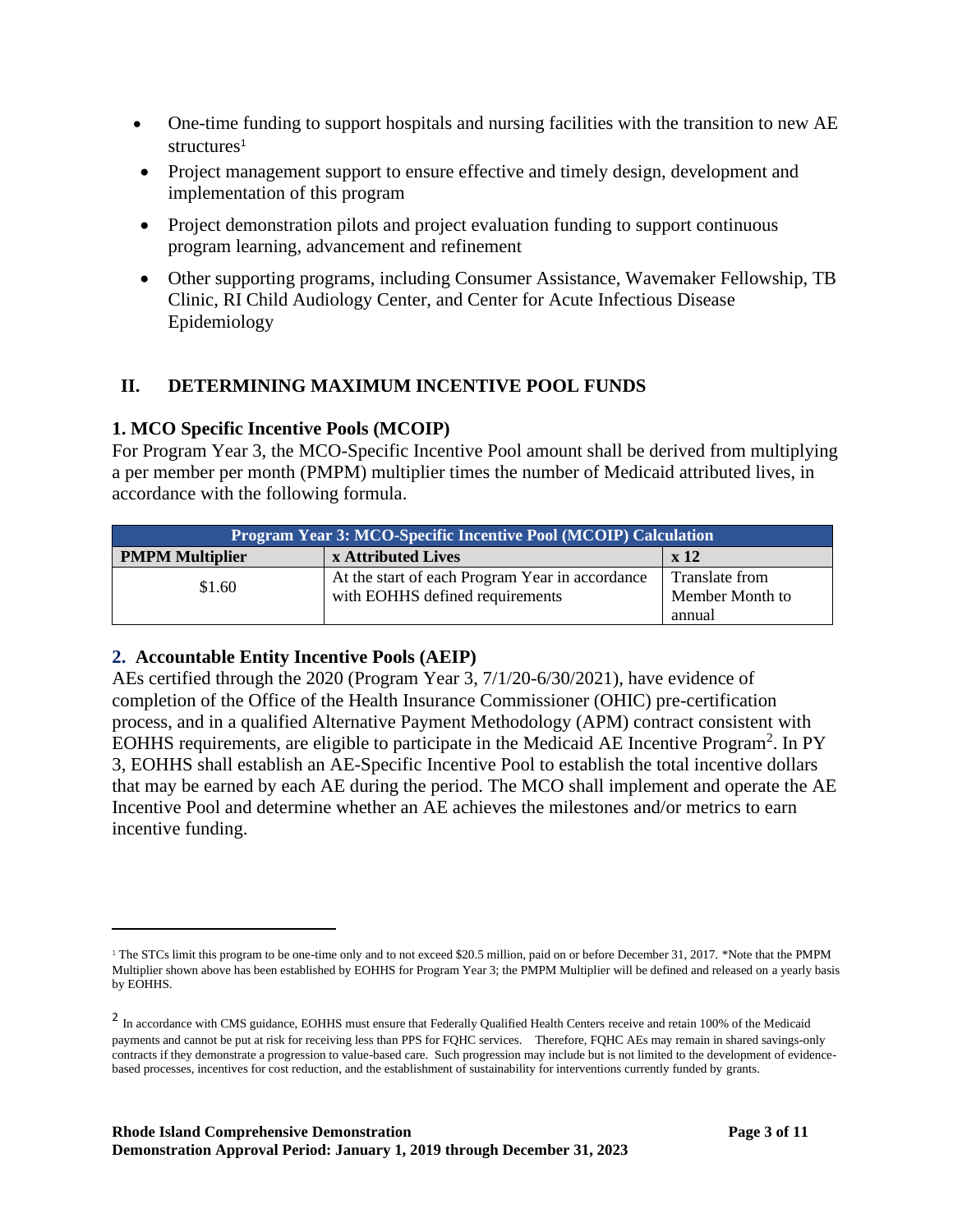For Program Year 3, the AE-Specific Incentive Pool amount shall be derived from multiplying a per member per month (PMPM) multiplier times the number of Medicaid attributed lives, in accordance with the following formula.

| <b>Program Year 3: AEIP AE-Specific Incentive Pool (AEIP) Calculation</b> |                                                                                    |                                     |  |
|---------------------------------------------------------------------------|------------------------------------------------------------------------------------|-------------------------------------|--|
| <b>PMPM Multiplier</b>                                                    | x Attributed Lives                                                                 | x 12                                |  |
| \$8.44                                                                    | At the start of each Program Year in accordance<br>with EOHHS defined requirements | <b>Translate to Member</b><br>Month |  |

EOHHS recognizes that over the term of the performance period there will be fluctuations in the number of attributed members. Such changes will not alter the value of the AEIP or MCOIP for the performance period unless there is a material reduction in the number of attributable lives. A material reduction shall be a reduction of 15% or more sustained over two quarters. In such case that a material reduction is experienced, the AEIP and MCOIP will be reduced accordingly with appropriate reductions made to any remaining incentive payments within the AEIP and MCOIP. The AEIP and MCOIP will not be increased if there is a growth in the attributed lives as to not exceed the HSTP funds available to EOHHS for this initiative. However, changes in the number of attributed lives will continue to be a factor in calculations in TCOC related contracts with MCOs. EOHHS' determination of the value of the AEIP and MCOIP shall be based upon the number of Medicaid AE attributed lives. Such determination shall be consistent with attribution requirements set forth by EOHHS.

### **III. EOHHS Priorities**

Each MCO's AE Incentive Pool budget and actual spending must align with the AE Program Goals of EOHHS as developed with the support of the HSTP AE Advisory Committee and shown below.

- Transition the Medicaid payment system away from fee-for-service to alternative payment models.
- Drive delivery system accountability to improve quality, member satisfaction and health outcomes, while reducing total cost of care.
- Develop targeted provider partnerships that apply emerging data capabilities to refine and enhance care management, pathways, coordination, and timely responsiveness to emergent needs.
- Improve health equity and address SDOH and behavioral health by building on a strong primary care foundation to develop interdisciplinary care capacity that extends beyond traditional health care providers.
- Enable vulnerable populations to live successfully in the community.

# **IV. HSTP PROJECT BASED METRICS ELIGIBLE FOR AWARD OF AEIP FUNDS**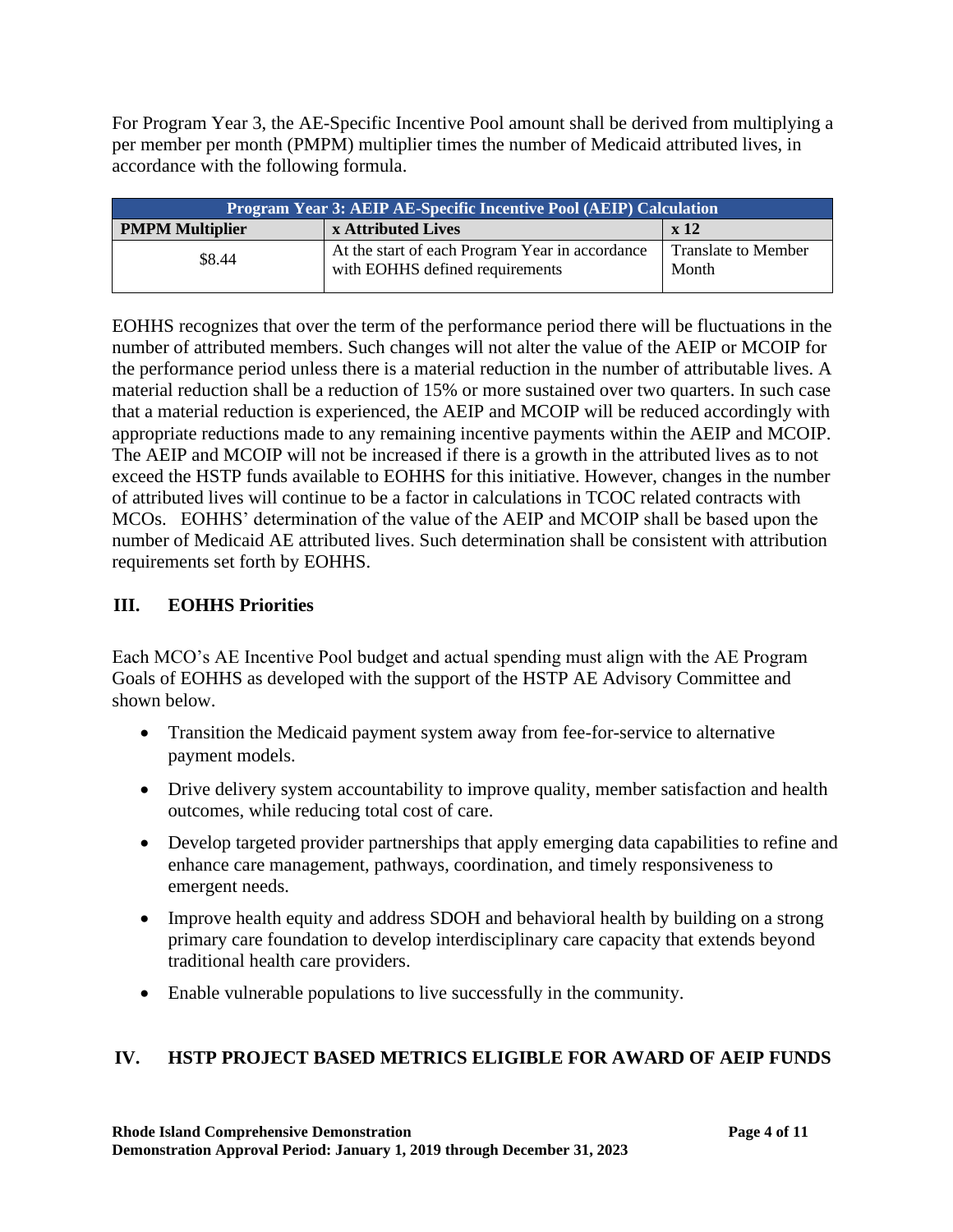HSTP Projects Plan shall focus on tangible projects within the AE Certification Standards and must be linked to one or more of the eight domains described below. For Program Year 3, HSTP projects must shift toward system transformation capacities (domains 4-8). HSTP projects linked to the Readiness Category (Category A, Domains 1 through 3 below) are limited to no more than 20% for newly certified Medicaid AEs and 5% of an AE's total incentive pool for re-certified AEs. At least one project shall address social determinant of health and one project shall address behavioral health (inclusive of substance use treatment).

|                          | <b>Domains</b>                                                              | <b>Allowable Uses of AEIP Funds</b>                                                                                                                                                                                                                                                                                                                                                                                                                                                                                                                                                    |
|--------------------------|-----------------------------------------------------------------------------|----------------------------------------------------------------------------------------------------------------------------------------------------------------------------------------------------------------------------------------------------------------------------------------------------------------------------------------------------------------------------------------------------------------------------------------------------------------------------------------------------------------------------------------------------------------------------------------|
| A. Readiness             | Breadth and<br>1.<br>Characteristics<br>of Participating<br>Providers       | Building provider base, population specific provider capacity, interdisciplinary<br>$\bullet$<br>partnerships, developing a defined affiliation with community-based<br>organizations (CBOs)<br>Developing full continuum of services, Integrated PH/BH, Social determinants<br>$\bullet$<br>, including robust referral process and workflow for complex and high need patients                                                                                                                                                                                                       |
|                          | 2. Corporate<br>Structure and<br>Governance                                 | Establishing a distinct corporation, with interdisciplinary partners joined in a<br>$\bullet$<br>common enterprise                                                                                                                                                                                                                                                                                                                                                                                                                                                                     |
|                          | 3.<br>Leadership and                                                        | Establishing an initial management structure/staffing profile<br>$\bullet$                                                                                                                                                                                                                                                                                                                                                                                                                                                                                                             |
|                          | Management                                                                  | Developing ability to manage care under Total Cost of Care (TCOC) arrangement<br>$\bullet$<br>with increased risk and responsibility                                                                                                                                                                                                                                                                                                                                                                                                                                                   |
| B. IT Infrastructure*    | Data Analytic<br>4.<br>Capacity and<br>Deployment                           | Building core infrastructure: EHR capacity, patient registries, Current Care<br>$\bullet$<br>Provider/care managers' access to information: Lookup capability, medication<br>$\bullet$<br>lists, shared messaging, referral management, alerts<br>Analytics for population segmentation, risk stratification, predictive modeling<br>$\bullet$<br>Integrating analytic work with clinical care: Clinical decision support tools, early<br>$\bullet$<br>warning systems, dashboard, alerts<br>Staff development and training - individual/team drill downs re: conformance<br>$\bullet$ |
|                          |                                                                             | with accepted standards of care, deviations from best practice                                                                                                                                                                                                                                                                                                                                                                                                                                                                                                                         |
| C. System Transformation | 5.<br>Commitment<br>to Population<br>Health and<br>System<br>Transformation | Developing an integrated strategic plan for population health that is population<br>$\bullet$<br>based, data driven, evidence based, client centered, recognizes Social<br>Determinants of Health, team based, integrates BH, IDs risk factors<br>Implementation of contracts with social service organizations to address key<br>$\bullet$<br>SDOH gaps and needs<br>Implementation of evidence based BH integration and consultation services<br>$\bullet$<br>Healthcare workforce planning and programming<br>$\bullet$                                                             |
|                          | <b>Integrated Care</b><br>6.<br>Management                                  | Systematic process to ID patients for care management<br>$\bullet$<br>Defined Coordinated Care Team, with specialized expertise and staff for distinct<br>$\bullet$<br>subpopulations<br>Individualized person-centered care plan for high risk members<br>$\bullet$                                                                                                                                                                                                                                                                                                                   |
|                          | 7.<br>Member<br>Engagement<br>and Access                                    | Defined strategies to maximize effective member contact and engagement<br>$\bullet$<br>Use of new technologies for member engagement, health status monitoring and<br>$\bullet$<br>health promotion<br>Implementation of tele-health<br>$\bullet$                                                                                                                                                                                                                                                                                                                                      |
|                          | 8.<br>Quality<br>Management                                                 | Defined quality assessment $\&$ improvement plan, overseen by quality committee<br>$\bullet$                                                                                                                                                                                                                                                                                                                                                                                                                                                                                           |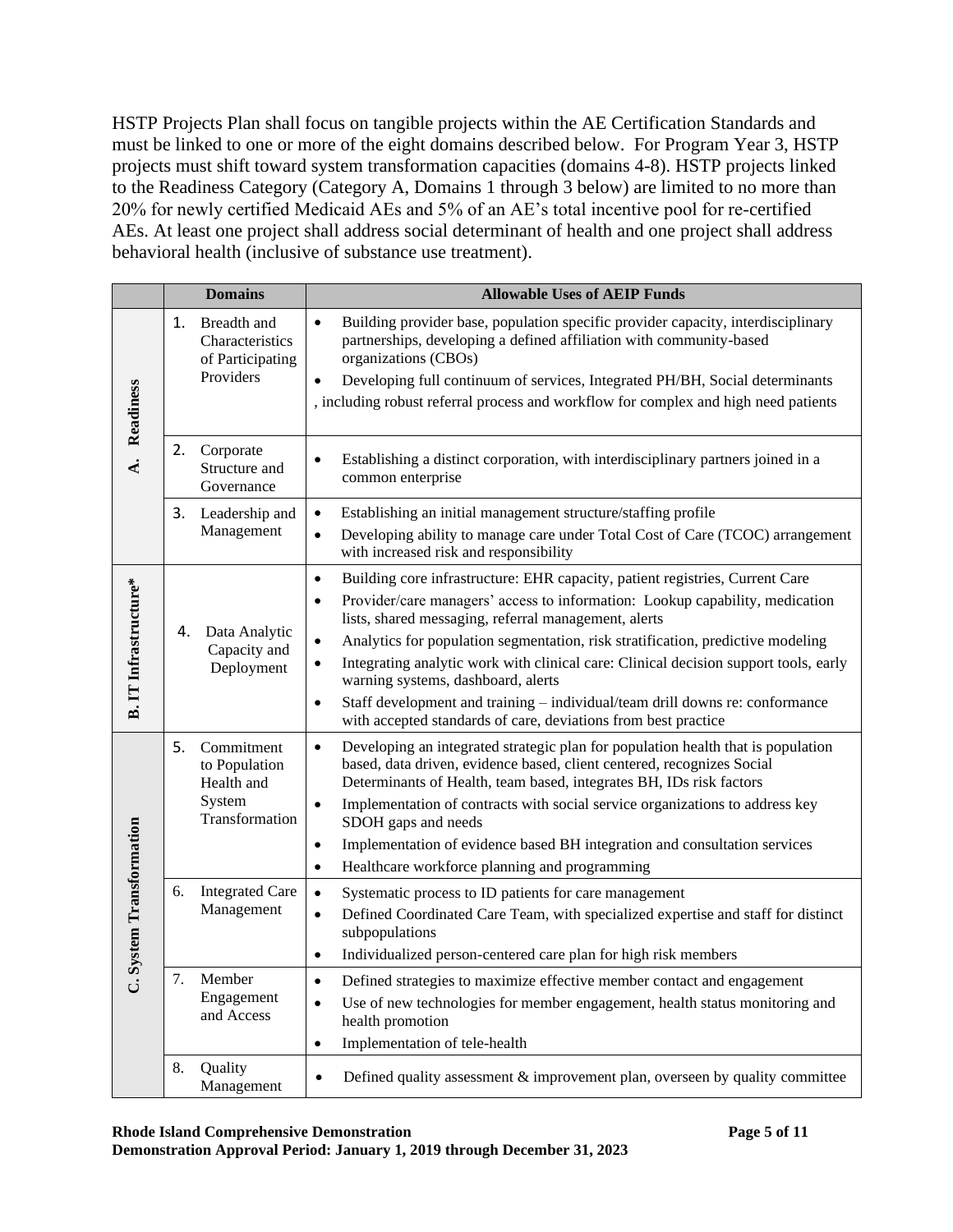| <b>Domains</b> | <b>Allowable Uses of AEIP Funds</b> |                                                                                                                  |
|----------------|-------------------------------------|------------------------------------------------------------------------------------------------------------------|
|                |                                     | Implementation of clinical data exchange and aggregation for quality measure<br>(hybrid and EHR based measures). |

\* The state may make direct investments in certain technology to support provider to provider EHR communication, such as dashboards and alerts. This investment would be made directly by the state with vendor(s) which would have the capacity and expertise to create and implement this technology in AEs statewide. This may be done in certain technology areas where direct purchasing by the state would result in significant efficiencies and cost savings. The products and tools resulting from this direct state technology investment would be made available to all AEs at no upfront charge. AEs would have the choice to either utilize the statewide tool at no charge or pay for their own tool. In this case, HSTP funds would not be available for the AE to separately purchase such a tool.

### **V. ACCOUNTABLE ENTITY INCENTIVE POOL (AEIP) & MANAGED CARE ORGANIZATION INCENTIVE POOL (MCOIP) REQUIRED PERFORMANCE AREAS AND MILESTONES**

Earned AEIP funds shall be awarded by the MCO to the AE in accordance with the distribution by performance area and metrics defined below. Earned AEIP funds are intended to advance AE program success through capacity building based on identified gaps and needs. Capacity building efforts may include implementation of project specific interventions, business models, and data requirements necessary for an AEs to manage the total cost of care and quality for an attributed population.

The MCO-IP shall be awarded from EOHHS to MCOs based on the same set of performance areas and metrics. This ensures that both the MCO and AE are collaborating towards achievement of similar objectives. MCOIP funds are intended for use toward advancing AE program success, including program administration and oversight, assisting with the development of the necessary infrastructure to support a new business model, and establishing shared responsibilities, information requirements and reporting between MCOs and AEs.

| <b>Required Performance Areas and Milestones</b>                                                               |                                                                                                                                                                                                                                                                                                                                                                                                                                       |                          |  |
|----------------------------------------------------------------------------------------------------------------|---------------------------------------------------------------------------------------------------------------------------------------------------------------------------------------------------------------------------------------------------------------------------------------------------------------------------------------------------------------------------------------------------------------------------------------|--------------------------|--|
| <b>Performance</b><br><b>Area</b>                                                                              | <b>Minimum Milestones</b>                                                                                                                                                                                                                                                                                                                                                                                                             | PY3<br><b>Allocation</b> |  |
| <b>Fixed</b><br>Percentage<br><b>Allocations</b><br><b>Based on</b><br><b>Specific</b><br><b>Achievements:</b> | Pandemic safety and preparedness plan that addresses health equity, SDOH, and how<br>$\bullet$<br>technology such as tele-health is being utilized. $(5\%)^3$ – Due August 3, 2020<br>Execution of an EOHHS qualified APM contract with the MCO, or evidence of RBPO<br>certification per OHIC (10%)<br>Execution of an agreement with Social Service Organization, BH, and/or SUD Provider<br>reflective of patient panel needs (5%) | 20%                      |  |
| Annual<br><b>Reporting on</b>                                                                                  | <b>Outcome Metrics Reporting Requirements:</b> MCOs and AEs are to submit a description<br>$\bullet$<br>and self-evaluation of implemented plans to improve each of the three (3) outcome                                                                                                                                                                                                                                             | 35%                      |  |

<sup>&</sup>lt;sup>3</sup>An MCO and AE can continue to enter into a downside risk arrangement for Performance Year 3. However, in this circumstance, AE would need to complete the OHIC RBPO certification process. .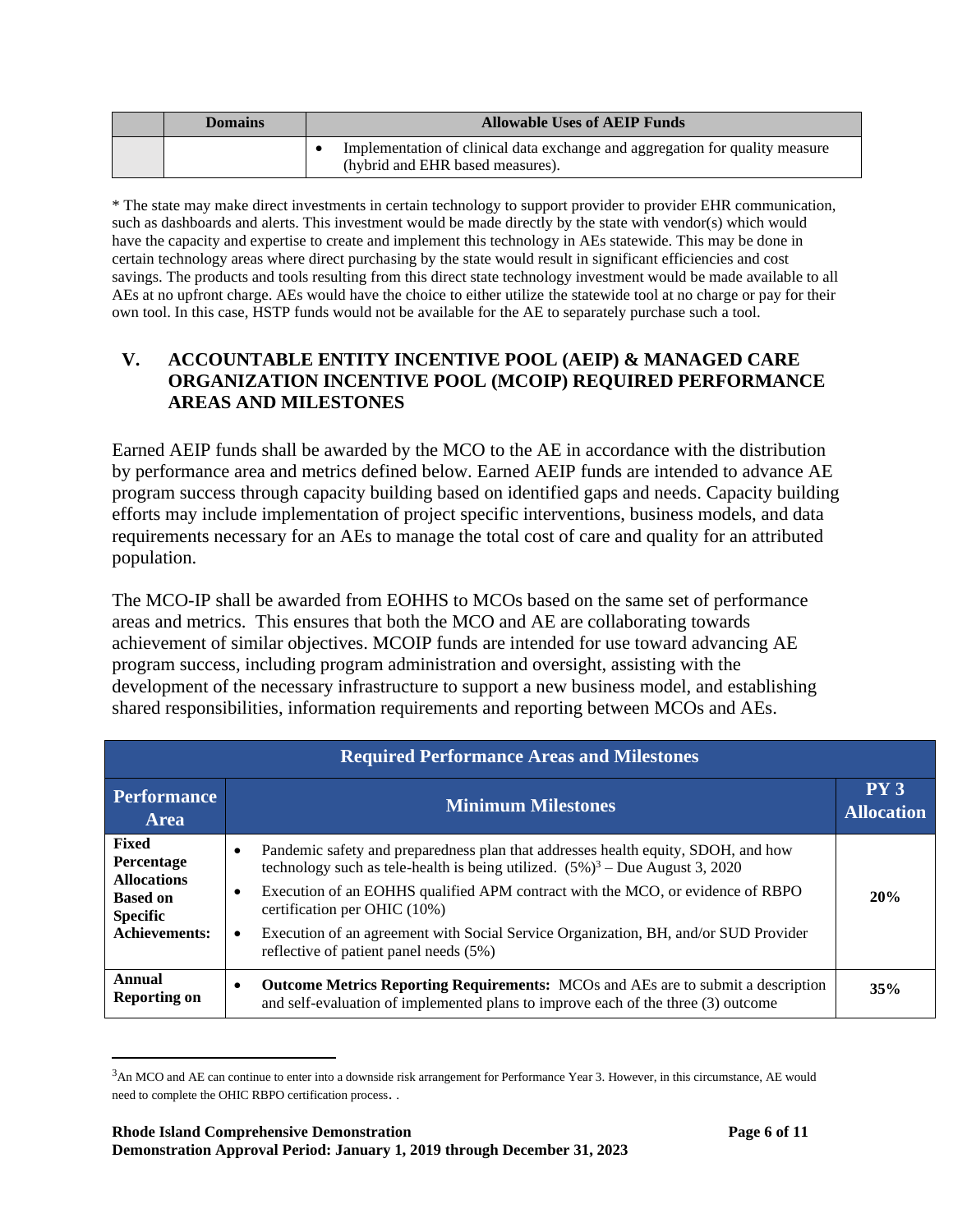| <b>Total</b>                                                                                                                                 |                                                                                                                                                                                                                                                                                                                           | 100% |
|----------------------------------------------------------------------------------------------------------------------------------------------|---------------------------------------------------------------------------------------------------------------------------------------------------------------------------------------------------------------------------------------------------------------------------------------------------------------------------|------|
| <b>Variable</b><br><b>Allocation</b><br><b>HSTP</b> Project<br><b>Based MCO</b><br>and AE<br>defined<br>performance<br>measures <sup>4</sup> | MCO and AE defined performance measures and targets for at minimum 3 AE core<br>projects<br>Each project should have at minimum 2 measures per project <sup>5</sup><br>$\bullet$<br>At a minimum, one project must focus on behavioral health integration and one project<br>must focus on social determinants of health. | 45%  |
| <b>Outcome</b><br><b>Metrics</b>                                                                                                             | measures, these measures will be pay-for-reporting for PY 3.<br>http://www.eohhs.ri.gov/Initiatives/AccountableEntities/ResourceDocuments.aspx<br>All-Cause Readmissions (15%)<br>$\circ$<br>Potentially Avoidable ED Visits (5%)<br>$\circ$<br>ED Utilization Among Members with Mental Illness (15%)<br>$\circ$         |      |

In accordance with EOHHS' agreement with CMS, participating AEs must fully meet performance metrics prior to payment. EOHHS recognizes the financial constraints of many participating AEs and that timely payment for the achievement of milestones will be critical to program success.

# **VI. AEIP Funding Requirements**

Under the terms of EOHHS' agreement with the federal government, this is not a grant program. AEs must earn payments by meeting metrics defined by EOHHS and its managed care partners, and approved by CMS, to secure full funding.

Certified AEs must develop individual Health System Transformation Project Plans (HSTP Project Plans) that identify clear project objectives and specify the activities, measures, and timelines for achieving the proposed objectives. HSTP project plans will be submitted as part of the Program Year 3 Certification/Re-certification application. EOHHS will review and approve each HSTP project plan as part of the certification process. Further detail regarding the HSTP project plan is in the Medicaid Accountable Entity Application for Certification.

Incentive Funding **must be earned and awarded to the AE via a Contract Amendment** between the MCO and the AE.The Contract Amendment shall:

- Be subject to EOHHS review and approval
- Incorporate the central elements of the approved AE submission, including:
	- Performance schedule and performance metrics
	- Payment terms basis for earning incentive payment(s) commensurate with the value and level of effort required.
- A defined process and timeline to evaluate whether AE performance warrants incentive payments. The AE's failure to fully meet a performance metric within the timeframe specified

 $^4$  Both the MCO and AE have up to one (1) year to achieve the HSTP project-based metric.

<sup>5</sup> Percentage of incentive funds and weighting for each of these measures are to be determined by MCO and AE and approved by EOHHS.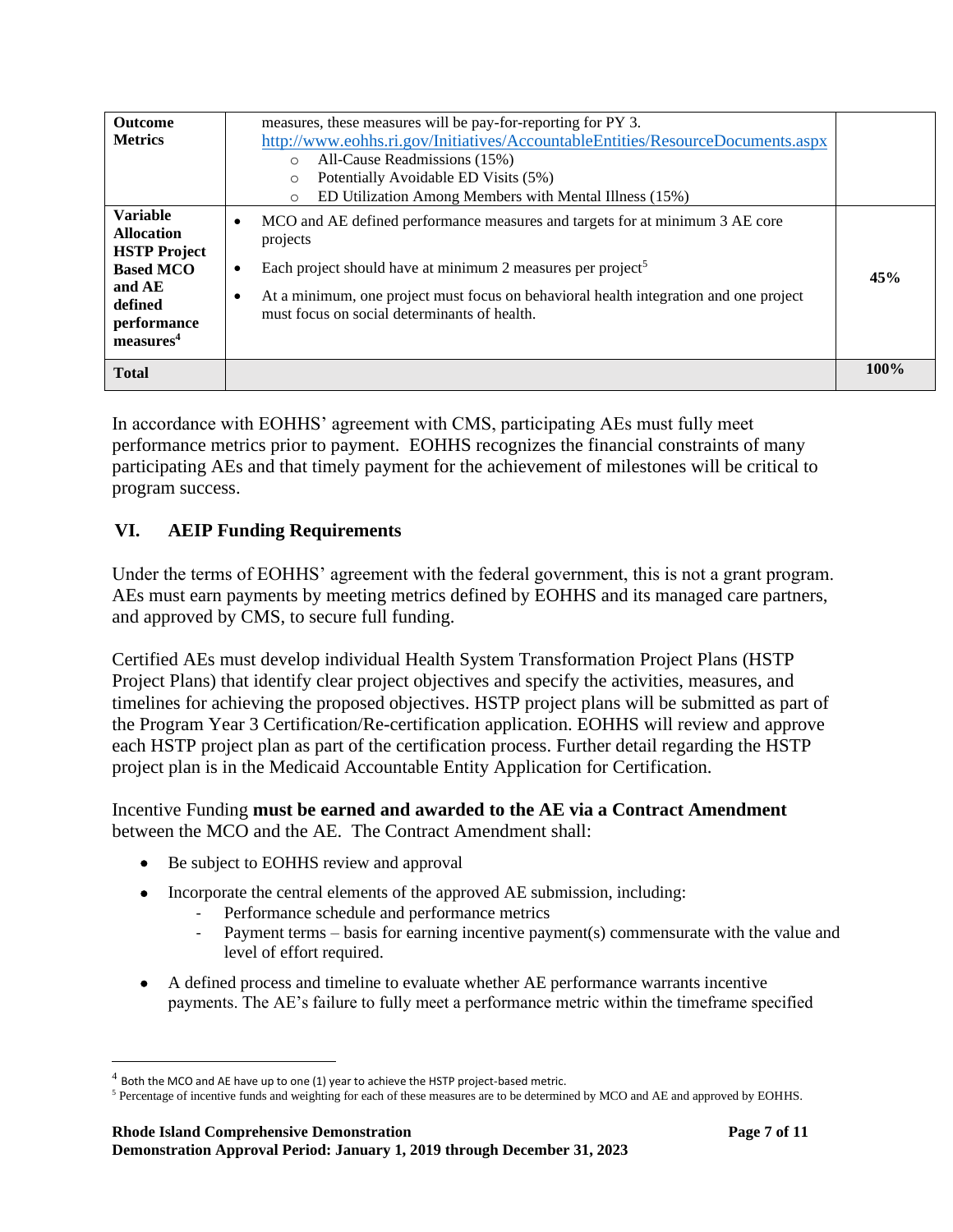will result in forfeiture of the associated incentive payment. **There will be no payment for partial fulfillment.** 

- Stipulate that the AE earns payments through demonstrated performance. The MCO must certify that an AE has met the performance metric target as a condition for the release of associated HSTP funds to the AE. AEs submit quarterly reports to the MCO using a standard reporting form to document progress in meeting identified performance metrics and targets that would entitle the AE to qualify to receive HSTP payments; such reports will be provided to EOHHS by the MCO.<sup>6</sup>
- AE performance metrics in the "Fixed Percentage Allocations Based on Specific Achievements" category is specific to the performance period and must be met by the close of the performance year for an AE to earn the associated incentive payment.
- AE performance metrics in the "Variable Allocation HSTP Project Based Measures" require a process by which an AE that fails to meet a performance metric in a timely manner can reclaim the payment at a later point in time (not to exceed one year after the original performance deadline) by fully achieving the original metric in combination with timely performance on a subsequent related metric.

AEs shall be required to demonstrate that at least 10% of Program Year 3 incentive funds are allocated to partners who provide specialized services to support behavioral health care, substance abuse treatment and/or social determinants. Funds that are not completely exhausted in the program year can be earmarked for other contracts in support of SDOH and BH integration and/or for the following program year. The intent is that these funds be explicitly used to support the CBO for their role, function and infrastructure and capacity building in the effort to further integrate such services. Partnerships with social service organization (SSO), behavioral health and/or opioid health home should be driven based on an AEs analytic profile inclusive of identified community needs and gaps, outcome of SDOH Screenings and a geographic analysis. These funds are to be used to build capacity for such community-based organization to enter into financial arrangements with a health care system. Capacity building efforts may include infrastructure support related to information technology, analytics, systems, care coordination/integration of services, with attention to on non-Medicaid billable services such as housing and food insecurity.

### **Payment and Reconciliation**

In advance of the MCOs payments to AEs, the MCO shall receive payment from EOHHS in the amount and schedule agreed upon with EOHHS. AEIP and MCOIP milestones will be paid on a quarterly basis. MCOs shall make associated payments to AEs within thirty (30) calendar days of approving AE performance metric achievement based on satisfactory evidence. The MCO will maintain a report of funds received and disbursed by transaction in a format and in the level of detail specified by EOHHS. Within thirty (30) calendar days of the end of each calendar quarter, the MCO will provide the report to EOHHS for internal tracking of funds. The MCO will work with EOHHS to resolve any reporting discrepancies within fifteen (15) calendar days of notification of such discrepancy.

<sup>6</sup> Reporting templates will be developed in partnership with EOHHS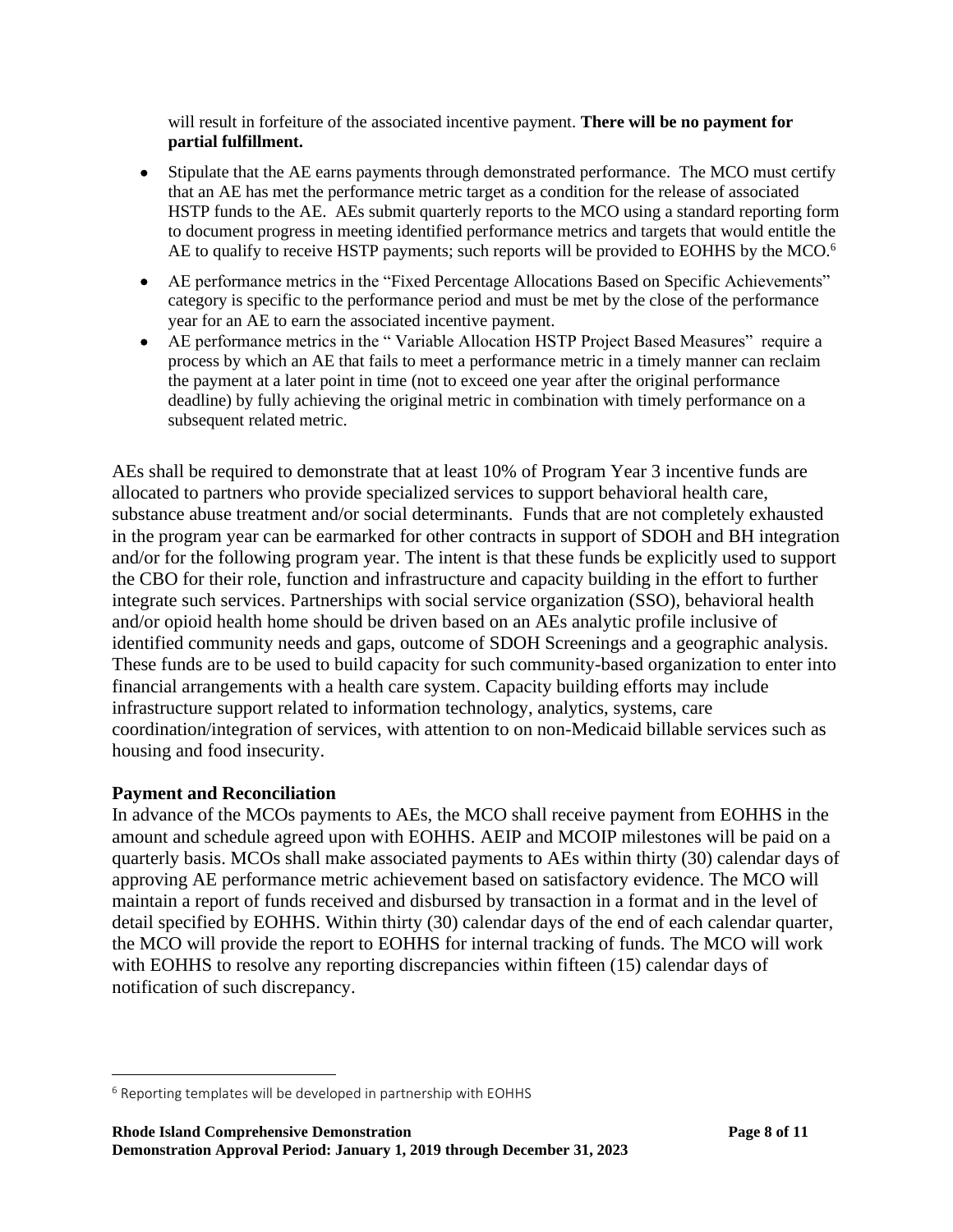Actual AEIP incentive payment amounts to AEs will be based on demonstrated AE performance, accordingly, incentive payments earned by the AE may be less than the amount they are eligible to earn. MCOs shall not be entitled to any portion of funds from the Accountable Entity Incentive Pool that are not earned by the AE. Any monies not remitted to an AE from the Accountable Entity Incentive Pool must be returned to EOHHS.

Within forty-five (45) calendar days after the close of each quarter, EOHHS will review the budgeted AEIP funds retained by the MCO and deduct or recoup associated AEIP funds from the next quarterly payment if an AE has not met their performance milestone or metric within 365 days of target date. At the conclusion of the program and/or termination of an agreement, any Incentive Program funds that are not earned by EOHHS Certified AEs as planned will be returned to EOHHS within thirty (30) calendar days of such request by EOHHS.

## **VII. ALLOWABLE & DISALLOWABLE USE OF AEIP FUNDS**

EOHHS/Medicaid will oversee the MCOs administration and management of the HSTP incentive program. In accordance with requirements, MCOs shall directly report to EOHHS on a quarterly basis each AEs achievement of HSTP incentive milestones/metrics and earned funds. Incentive funds should be used to directly support the goals and objectives of the Medicaid Accountable Entity program. However, EOHHS is not prescriptive on how earned incentive funds are overtly used, however EOHHS does require each Medicaid AE and MCO to attest that earned HSTP incentive funds **will not** be used for specific expenditures as outlined below. This attestation is required to remain eligible to earn HSTP incentive funds. These non-allowable expenditures have been developed in alignment with Section 2 CFR 200 which outlines Financial Management and Internal Control Requirements for receipt, tracking and use of federal funds by non-Federal awardees, and shall be updated by EOHHS as appropriate.

### **General Disallowable Uses:**

- To directly mitigate against downside risk for the AE, the AE Partner of an AE, the AEs participating primary care physicians (PCPs), or for an AEs Safety Net Hospital(s)
- To offset revenue from reduced hospital utilization
- To pay for any costs incurred in the process of responding to the EOHHS AE Application, or during contract negotiations with Medicaid MCOs
- To pay for initiatives, goods, or services that are duplicative with initiatives, goods, and services that the AE, including any participating entities of the AE, currently fund with other federal, state, and/or local funding
- To pay for any RI Medicaid service (whether covered by the MCO or covered as a wrap service)
- To support personnel FTE allocation in a duplicative manner with payments provided for Covered Services
- To provide goods or services not allocable to approved project plans and budgets
- To pay for construction or renovations
- To pay for malpractice insurance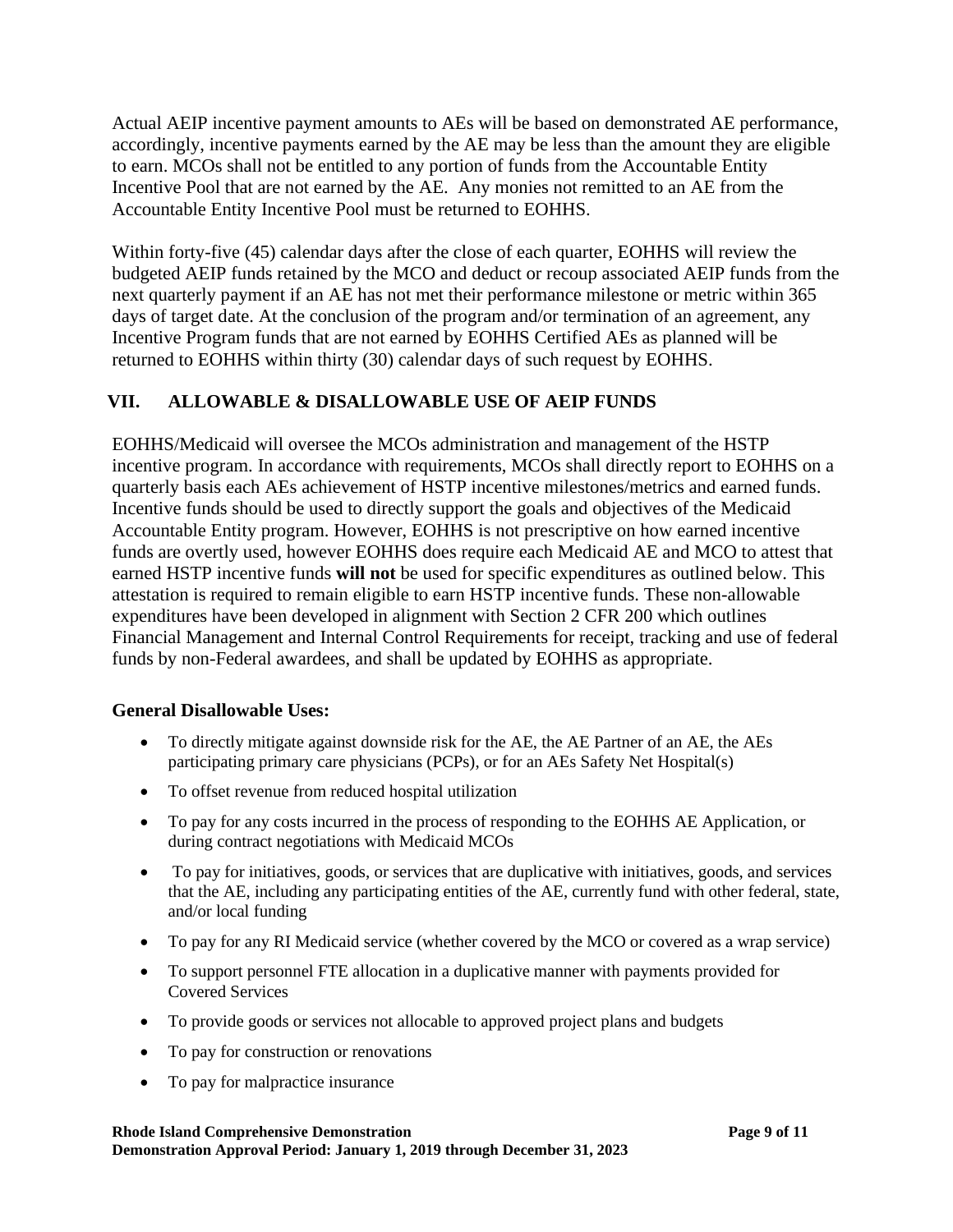Expenditures cannot include the following:

- Alcoholic beverages
- Medical Marijuana
- Copayments/Premiums
- Capital expenditures (unless approved in advance by EOHHS)
- Credit Card Payments Interest
- Debt restructuring and bad debt
- Student Loan Repayment
- Defense and prosecution of criminal and civil proceedings, and claims
- Donations, fund raising, and investment management costs
- Social activities (good and services intended for leisure or recreation), Hobbies (materials or courses)
- Fines and penalties
- Goods or services for personal use, including but not limited to entertainment, gift cards or other cash equivalents
- Idle facilities and idle capacity
- Insurance and indemnification
- Licenses (drivers, professional or vocational)
- Lobbying
- Marketing/member communication expense, unless approved in advance by EOHHS
- Memberships and subscription costs
- Patent costs

#### **Duplication Disallowable Uses**

HSTP funding cannot substitute, duplicate, or replace services or goods that are available through other state or federal programs (e.g., Supplemental Nutrition Assistance Program (SNAP), SNAP Nutritional Education (SNAP-Ed), the Special Supplemental Nutrition Program for Women, Infants, and Children (WIC)) or other RI Medicaid MCO and FFS (wrap) Covered Services. Medicaid MCOs and AEs are responsible for ensuring non-duplication. Potential areas of duplication include, but are not limited to:

- RI Medicaid Covered Services including, State Plan services and 1115 demonstration services
- Services that are duplicative of services a member is already receiving